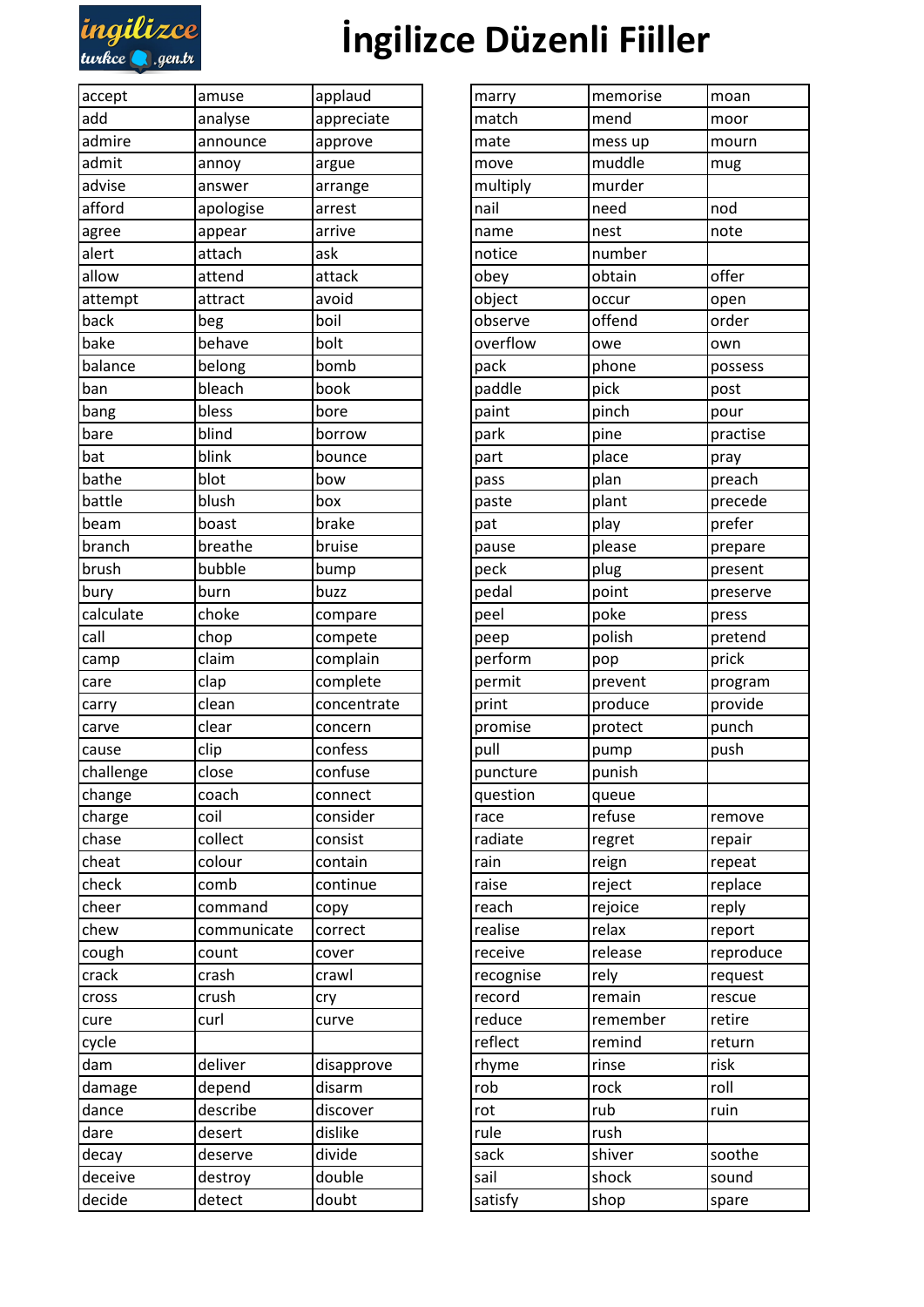

## **İngilizce Düzenli Fiiller**

| decorate  | develop   | drag      | save       | shrug   | spark     |
|-----------|-----------|-----------|------------|---------|-----------|
| delay     | disagree  | drain     | saw        | sigh    | sparkle   |
| delight   | disappear | dream     | scare      | sign    | spell     |
| dress     | drip      | drop      | scatter    | signal  | spill     |
| drown     | drum      | dry       | scold      | sin     | spoil     |
| earn      | end       | excite    | scorch     | sip     | spot      |
| educate   | enjoy     | excuse    | scrape     | ski     | spray     |
| embarrass | enter     | exercise  | scratch    | skip    | sprout    |
| employ    | entertain | exist     | scream     | slap    | squash    |
| empty     | escape    | expand    | screw      | slip    | squeak    |
| encourage | examine   | expect    | scribble   | slow    | squeal    |
| explain   | explode   | extend    | scrub      | smash   | squeeze   |
| face      | fetch     | flash     | seal       | smell   | stain     |
| fade      | file      | float     | search     | smile   | stamp     |
| fail      | fill      | flood     | separate   | smoke   | stare     |
| fancy     | film      | flow      | serve      | snatch  | start     |
| fasten    | fire      | flower    | settle     | sneeze  | stay      |
| fax       | fit       | fold      | shade      | sniff   | steer     |
| fear      | fix       | follow    | share      | snore   | step      |
| fence     | flap      | fool      | shave      | snow    | stir      |
| force     | form      | found     | shelter    | soak    | stitch    |
| frame     | frighten  | fry       | stop       | store   | strap     |
| gather    | grab      | grin      | strengthen | stretch | strip     |
| gaze      | grate     | grip      | stroke     | stuff   | subtract  |
| glow      | grease    | groan     | succeed    | suck    | suffer    |
| glue      | greet     | guarantee | suggest    | suit    | supply    |
| guard     | guess     | guide     | support    | suppose | surprise  |
| hammer    | harm      | heat      | surround   | suspect | suspend   |
| hand      | hate      | help      | switch     |         |           |
| handle    | haunt     | hook      | talk       | thaw    | trace     |
| hang      | head      | hop       | tame       | tick    | trade     |
| happen    | heal      | hope      | tap        | tickle  | train     |
| harass    | heap      | hover     | taste      | tie     | transport |
| hug       | hum       | hunt      | tease      | time    | trap      |
| hurry     |           |           | telephone  | tip     | travel    |
| identify  | increase  | intend    | tempt      | tire    | treat     |
| ignore    | influence | interest  | terrify    | touch   | tremble   |
| imagine   | inform    | interfere | test       | tour    | trick     |
| impress   | inject    | interrupt | thank      | tow     | trip      |
| improve   | injure    | introduce | trot       | trouble | trust     |
| include   | instruct  | invent    | try        | tug     | tumble    |
| invite    | irritate  | itch      | turn       | twist   | type      |
| jail      | jog       | joke      | undress    | unite   | unpack    |
| jam       | join      | judge     | unfasten   | unlock  | untidy    |
| juggle    | jump      |           | use        |         |           |
| kick      | kiss      | knit      | vanish     | visit   |           |
| kill      | kneel     | knock     | wail       | waste   | whirl     |
| knot      |           |           | wait       | watch   | whisper   |
| label     | learn     | lighten   | walk       | water   | whistle   |
| land      | level     | like      | wander     | wave    | wink      |
|           |           |           |            |         |           |

| save       | shrug   | spark     |  |
|------------|---------|-----------|--|
| saw        | sigh    | sparkle   |  |
| scare      | sign    | spell     |  |
| scatter    | signal  | spill     |  |
| scold      | sin     | spoil     |  |
| scorch     | sip     | spot      |  |
| scrape     | ski     | spray     |  |
| scratch    | skip    | sprout    |  |
| scream     | slap    | squash    |  |
| screw      | slip    | squeak    |  |
| scribble   | slow    | squeal    |  |
| scrub      | smash   | squeeze   |  |
| seal       | smell   | stain     |  |
| search     | smile   | stamp     |  |
| separate   | smoke   | stare     |  |
| serve      | snatch  | start     |  |
| settle     | sneeze  | stay      |  |
| shade      | sniff   | steer     |  |
| share      | snore   | step      |  |
| shave      | snow    | stir      |  |
| shelter    | soak    | stitch    |  |
| stop       | store   | strap     |  |
| strengthen | stretch | strip     |  |
| stroke     | stuff   | subtract  |  |
| succeed    | suck    | suffer    |  |
| suggest    | suit    | supply    |  |
| support    | suppose | surprise  |  |
| surround   | suspect | suspend   |  |
| switch     |         |           |  |
| talk       | thaw    | trace     |  |
| tame       | tick    | trade     |  |
| tap        | tickle  | train     |  |
| taste      | tie     | transport |  |
| tease      | time    | trap      |  |
| telephone  | tip     | travel    |  |
| tempt      | tire    | treat     |  |
| terrify    | touch   | tremble   |  |
| test       | tour    | trick     |  |
| thank      | tow     | trip      |  |
| trot       | trouble | trust     |  |
| try        | tug     | tumble    |  |
| turn       | twist   | type      |  |
| undress    | unite   | unpack    |  |
| unfasten   | unlock  | untidy    |  |
| use        |         |           |  |
| vanish     | visit   |           |  |
| wail       | waste   | whirl     |  |
| wait       | watch   | whisper   |  |
| walk       | water   | whistle   |  |
| wander     | wave    | wink      |  |
|            |         |           |  |